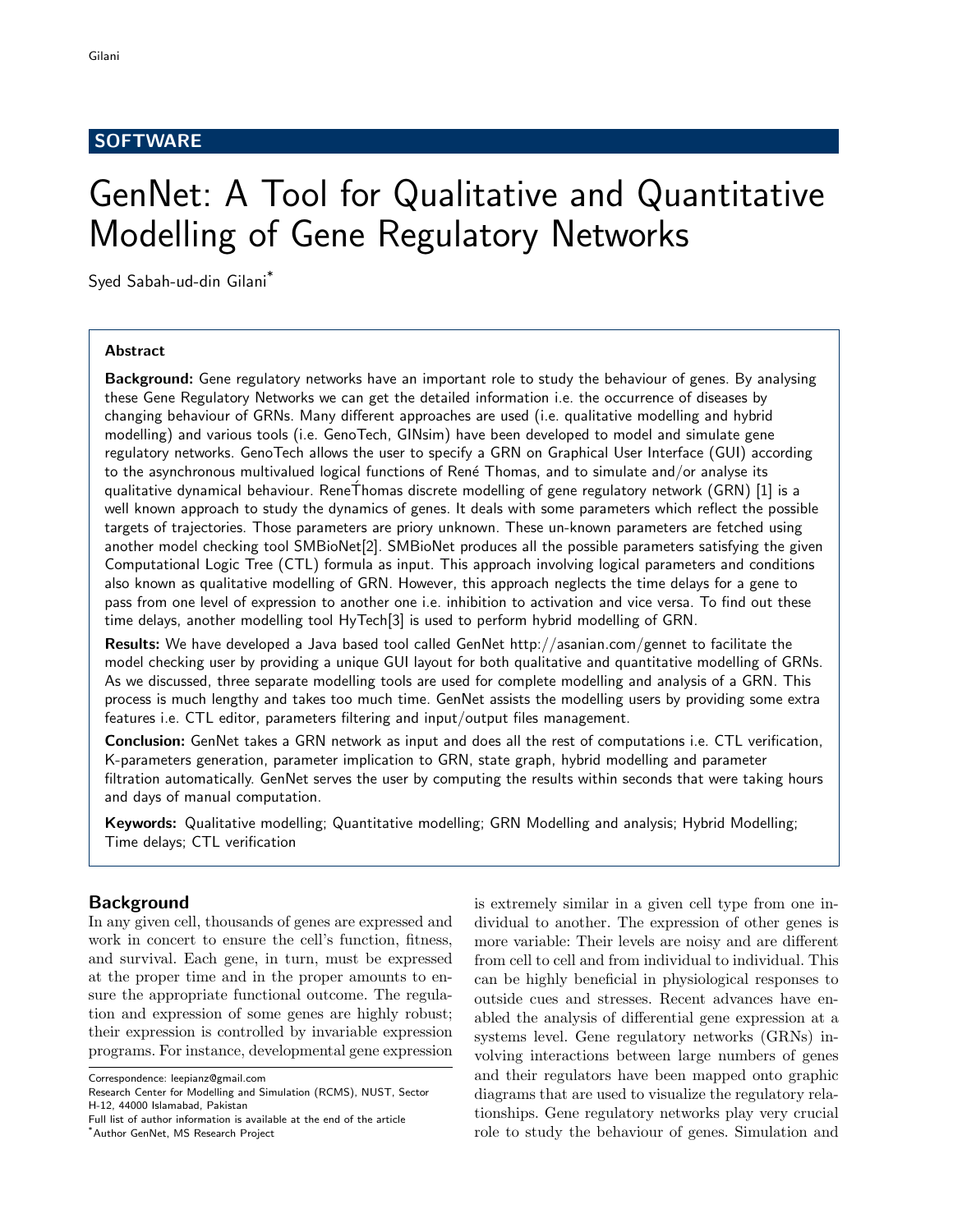analysis of these Gene Regulatory Networks can leads a person to find out the detailed information i.e. the occurrence of diseases in the result of changing behaviour of GRNs. Qualitative modeling and hybrid modeling are well known approaches to completely analyse these GRNs. There are so many tools (i.e. GenoTech, GINsim) developed for the modelling, simulation and analysis of these gene regulatory networks.

GINsim allows the user to specify a GRN on Graphical User Interface (GUI) according to the asynchronous multivalued logical functions of René Thomas, and to simulate and/or analyse its qualitative dynamical behaviour. ReneThomas discrete modeling ´ of gene regulatory network (GRN) [1] is a well known approach to study the dynamics of genes. It deals with some parameters which reflect the possible targets of trajectories. Those parameters are priory unknown. User have to manually enter these unknown parameters (K-parameters) in GINsim as because there is no feature in GINsim to find these K-parameters. These un-known parameters can be fetched using another model checking tool SMBioNet[2] that uses NuSMV (a symbolic model checker). SMBioNet produces all the possible parameters satisfying the given Computational Logic Tree (CTL) formula as input but there is no facility to draw or load GRN in SMBioNet. GENOTECH also facilitates the user as GINsim with some extra features i.e. a good GUI interface but Kparameters are still fetched using SMBioNet. This approach involving logical parameters and conditions also known as qualitative modeling of GRN. However, this approach neglects the time delays for a gene to pass from one level of expression to another one i.e. the time to pass from inhibition to activation and vice versa. To find out these time delays, another modelling tool HyTech[3] is used to perform hybrid modelling of GRN. However, HyTech is also a symbolic tool and there is no GUI.

As we discussed, the modelling and simulation of GRNs is very important but at the same time its too difficult and time taking because there is no single tool to completely analyse the system. At a minimum three separate modelling tools are used for complete modelling and analysis of a GRN. To remove this barrier and facilitate modelling users we propose GenNet, a tool to perform both qualitative and quantitative modelling of GRN under a single GUI interface. GenNet is capable of GRN editor, fetching K-parameters by verifying given CTL as well as hybrid modelling and analysis. Moreover, GenNet facilitates the modelling users by providing some extra features i.e. CTL editor, parameters filtering and input/output files management.

### Implementation

Figure 1 elucidates the layered architecture, upon which our implimentation is based. We use existing coed of SMBioNet and HyTech for parameter estimation and hybrid modeling of GRN respectively. These are shown in figure 1 as layer 2. In order to compute logical parameters, SMBioNet uses a model checker NuSMv (shown as layer 3). On top of layer 2, we develop a Graphical User Interface (GUI) to access features of both SMBioNet and HyTech tools. For this purpose, we use the existing interface of GenoTech which uses a drag and drop model for construction of biological networks asa labelled directed graphs. We extend the existing interface of GenoTech by adding new features, which enable the user to build the SM-BioNet model, directly from GenoTech graph. This alleviates the requirement to code SMNioNet input model separately. Moreover,, it facilitates by generating default logical parameters which can be modified by the user.



The entity relationship diagram (ERD) of our developed pipe-lined tool GenNet is shown as figure 2. In ERD, main interaction of tools with each other is shown where GenoTech deals with GRN, State graph and Hybrid Model generation. Pipe-Line Module forward the GRN file along with CTL (produced by GenoTech) to SMBioNet which further interacts with NuSMv model checker to verify the model. SMBioNet returns the output to Pipe-Line Module, where parser refines each parameter and sends back to GenoTech. Further, parameters are applied to GRN to generate the state graph and hybrid model as HyTech input.

The GenoTech models are by default stored as XML objects. We used Java Document Object Model (DOM) to parse and extract requred information to generate its SMBioNet model.The CTL formula is provided by the user which is appended to SMBioNet input model using Java string library.

The output of SMBioNet contains these set of logical parameters that satisfies the given CTL formula. This output is stored as a text file. We developed a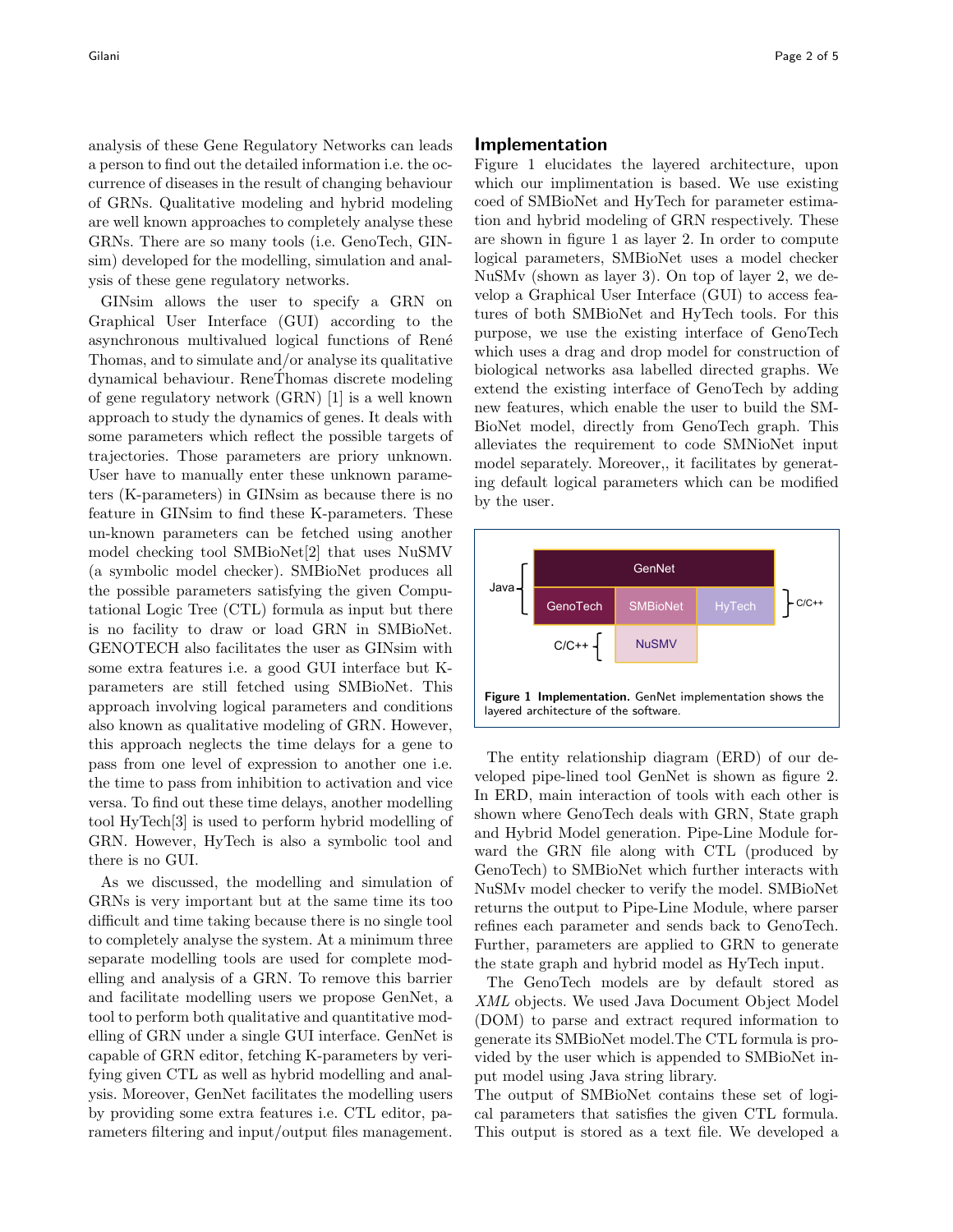

parser that reads output produced by SMBioNet, and for eache parameter, it is possible to visualize its state graph along with important biological properties such as cycles, deadlock and importanct tragectories.

We also develope a parser to parse all states to hybrid model, morover, we have implemented the technique to parse custome hybrid model in which user have options to select whether to generate hybrid model of specific cycle or complete state graph. This hybrid model is saved as text file which is available to user for further modifications. HyTech is used to verify the hybrid model and the output is shown on the same GUI fo GenoTech.

Figure 3 shows the important features and capabilities of GenNet. Single GUI layout for GENOTECH, SM-BioNet and HyTech provides very easy and fast modeling and analysis of biological regulatory networks (GRNs).GRN loaded or created by user parsed to SM-BioNet input format and CTL formula editor is used to specify CTL logic which is further appended to SM-BioNet iput file. Qualitative modeling and parameter estimation is performed using SMBioNet and selected models against specified CTL are shown as a list of parameter sets to user. User can select specific set of parameters which are directly applied to GRN model and the state graph is generated. User can view the Cycles, Deadlocks and nieghber states. Hybrid model can be generated from state graph, user have options to generate either hybrid model of complete state graph or a specific cycle. Also, user is facilitated to edit (can specify init-REG, initial loc etc) the generated hybrid model befor performing hybrid analysis using HyTech. HyTech output is also shown on Pip-Line GUI and user can find time delays, path constraints and inveriant kernal. The input and output files i.e. GRN,

SMBioNet i/o files, Hybrid Model and result files are stored on disk so that user can reuse them.

Figure 4 illustrates the schematic architecture of GenNet. As shown in figure 4, the user interface of GenNet is capable of editing the loaded GRN as well as it is possible for the modelling user to create or design a new model using the GenNet editor. User interface module accepts GRN file as an XML and facilitates the user to analyse the GRN graph. It also provides the facility to add, edit and/or update the parameters to GRN network. GenNet parsers module contain GRN to XML parser that saves the GRN to XML and further parse that XML file to SMBioNet input file along with CTL formula. The parser module also parses the output of SMBioNet handled CTL verifier module. K-parameters are extracted from SMBioNet output and are arranged as an interactive sorted list for further use.

The specific model selected by user from K-parameters (extracted by parser module as discussed above) list is automatically applied back to GRN that leads the user to see state graph, cycles in the system and steady states. An interactive list of cycles occurring in the model is presented to the user. As shown in figure 4, the hybrid model generator module parses the state graph to generate HyTech hybrid model as '.hy' file. Hybrid model generator is capable of generating the complete hybrid model of the system or a specific cycle selected by user. The last but not the least module is Hybrid simulation, which passes the '.hy' file to HyTech and handles the output and present it to the user on GUI interface. Now, user can see hybrid results i.e. time delays, path constraints and invariant .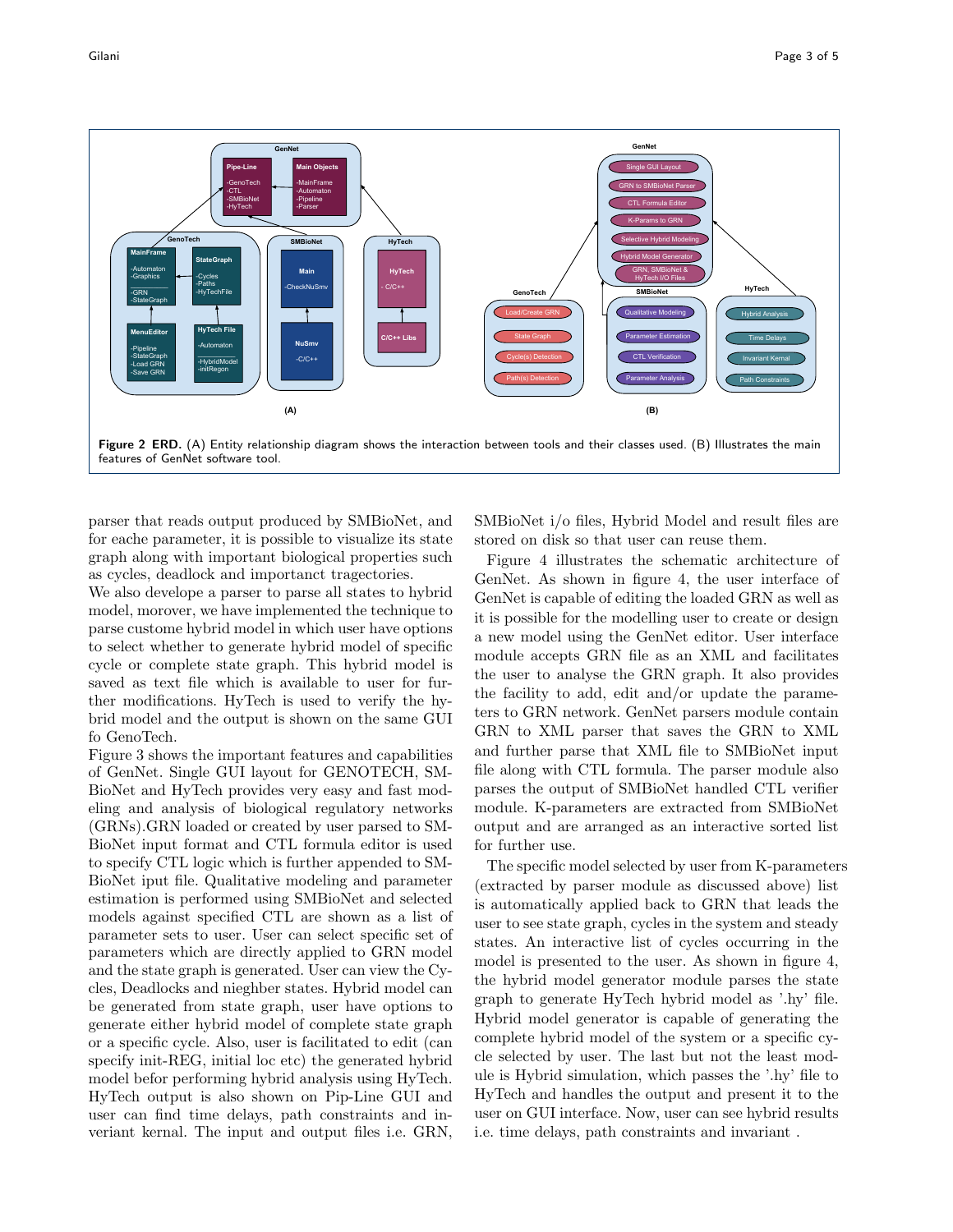

## Results and Discussion

We have applied many case studies i.e. Pseudomonous, MAL, DENV and Lambda Phage to GenNet for the testing, verification and performance analysis and comparison with other tool. In this section we will discus one of them and that is Lambda Phage. Lambda Phage is one of the most studied genetic regulatory networks. It controls immunity in temperate bacteriophage lambda which is a temperate virus. In this case, after infection due to bacterial population, many bacteria soon lyse and results to produce new phages. Some bacteria survive and carry lambda genome in a dormant form. The first response is called lytic and the second is lysogenic. In the lysogenic bacteria, viral DNA has integrated into the bacterial chromosome and will be faithfully transmitted to the bacterial progeny. In this condition, the viral gene cI, produces a repressor which blocks the expression of all the other genes of the phage, thus making the viral genome harmless for the bacterium. Moreover, cI makes lysogenic bacteria immune towards other infections. Lysogenization necessitates two events, integration of the viral DNA into the bacterial chromosome and development of immunity due to the expression of the repressor. The choice between the lytic and lysogenic pathways is very similar to cell differentiation, in the sense that a given virus, infecting apparently identical cells, can behave in two extremely different ways [?, RCH]

The biological regulatory graph G of lambda phage is shown in figure 5 (A) which is designed using Gen-Net GUI editor. The GRN contains gene cI, cro, cII, and N which play an important role in regulation of immune control. Gene cI is activated by cII. After it get activated, gene cI remains ON because its product activates its own synthesis, but at the same time,

gene cI switches off the other lambda genes, including cII which had just switched it on. In addition gene cro exerts a negative control on cI, directly and indirectly, by repressing gene cII. Finally, gene N exerts a positive control on cII and is itself under negative control of cI and cII. The variables cI, cro, cII and N leads to 48 possible states as their thresholds are 3, 4, 2 and 2 valued respectively.

When the viral genome integrates a cell, all the viral proteins are initially absent. Thus  $(0,0,0,0)$  corresponds to the initial state of the system. The existence of both responses, lytic and lysogenic, implies that there exist two paths starting from the initial state leading respectively to the lytic state and to the immune one. The lytic state is known to be characterized by high concentration of cro and a low concentration of cI, cII and N whereas immune state is characterized by high concentration of cI and low concentration of cro, cII and N. In  $[26]$ , both states  $(0,2,0,0)$  and  $(0,3,0,0)$  correspond to the lytic state and  $(2,0,0,0)$  is the only state corresponding to the immunity. Without change of the environment, the choice between the lytic and the lysogenic pathways is irreversible, thus the lytic and immune states are steady. Then if the system reaches one state of the sets  $A=(0,2,0,0),(0,3,0,0)$ or  $B=(2,0,0,0)$ , then it will never leave it. These sets of states are said steady sets [?, RCH]

There are 151200 total models returned by SM-BioNet, out of which SMBioNet selects the 882 remaining models for the generated GRN verifying the CTL formula.

Figure 5 (B) show the state graph of the GRN model along with steady states. Although 4 positive feedback circuits are present in the regulatory graph, the selected models present only two steady states (regular or singular):  $(2,0,0,0)$  is always steady and the other